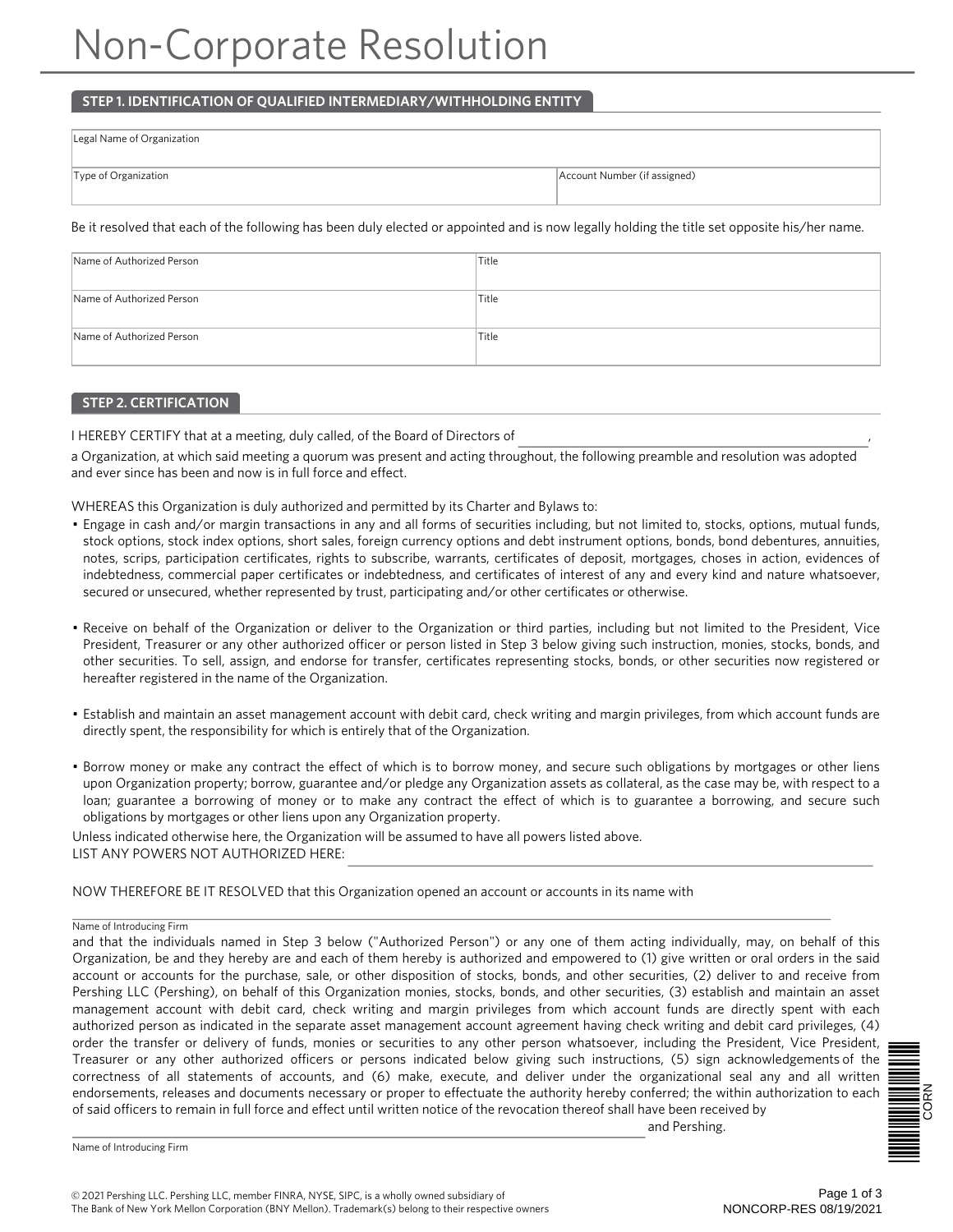## **STEP 3. CERTIFICATION AND SIGNATURES**

I FURTHER CERTIFY that the following are the names, titles and signatures of the officers (or others) authorized by the foregoing resolution to act for this Organization:

| Printed Name                    | Date |  |
|---------------------------------|------|--|
| Title                           |      |  |
|                                 |      |  |
| Signature                       |      |  |
| X                               |      |  |
|                                 |      |  |
| $\boxed{\mathsf{Printed Name}}$ | Date |  |
|                                 |      |  |
| Title                           |      |  |
| Signature                       |      |  |
| X                               |      |  |
|                                 |      |  |
| Printed Name                    | Date |  |
|                                 |      |  |
| Title                           |      |  |
| Signature                       |      |  |
| X                               |      |  |
|                                 |      |  |
| Printed Name                    | Date |  |
|                                 |      |  |
| Title                           |      |  |
| Signature                       |      |  |
| X                               |      |  |
|                                 |      |  |
| Printed Name                    | Date |  |
|                                 |      |  |
| Title                           |      |  |
| Signature                       |      |  |
| X                               |      |  |
|                                 |      |  |
| Printed Name                    | Date |  |
|                                 |      |  |
| Title                           |      |  |
| Signature                       |      |  |
| X                               |      |  |
|                                 |      |  |